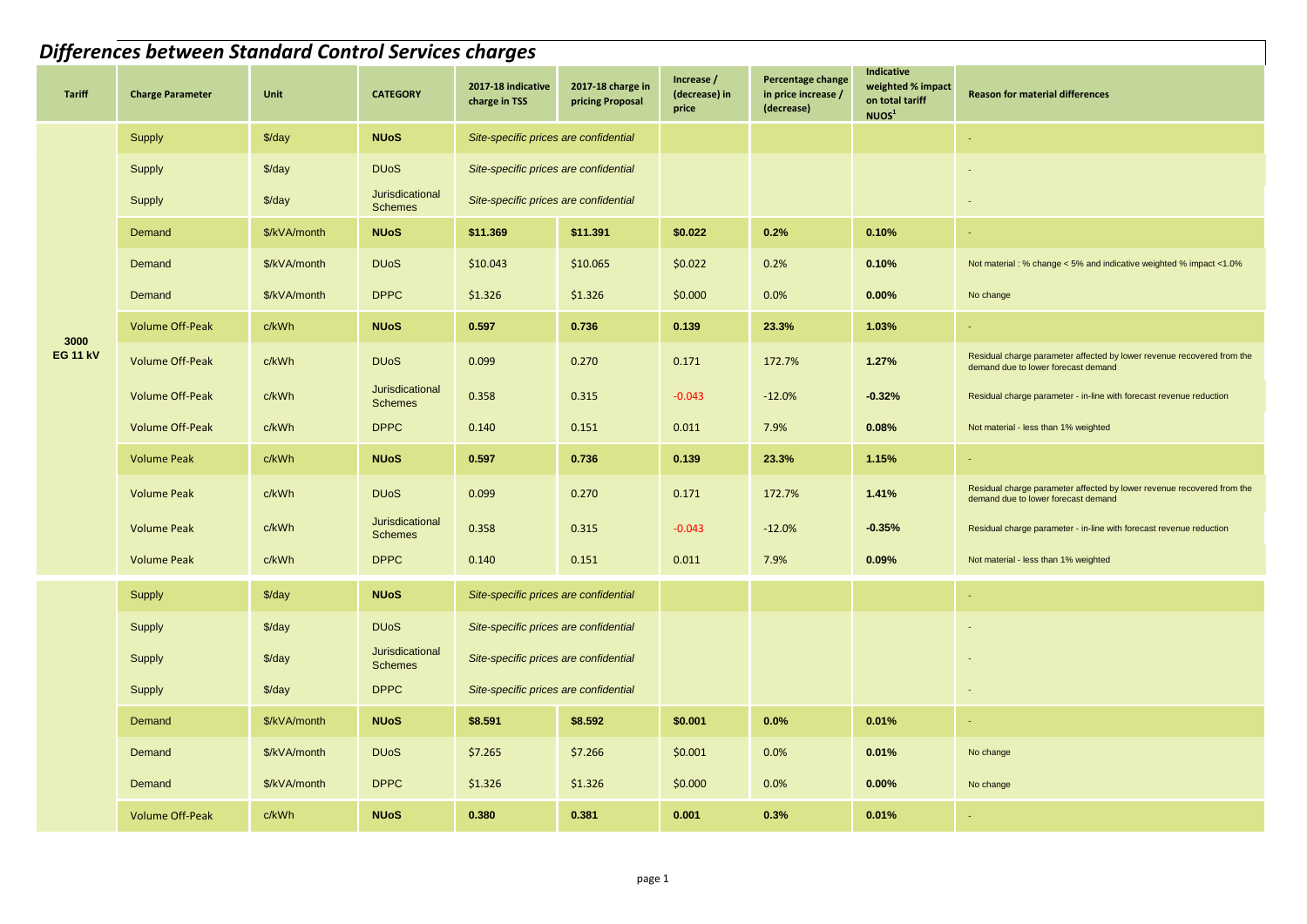|                    | <b>Differences between Standard Control Services charges</b> |                    |                                          |                                       |                                       |                                      |                                                        |                                                                         |                                                                                                                                                                                                                                                                                                                    |  |  |  |  |
|--------------------|--------------------------------------------------------------|--------------------|------------------------------------------|---------------------------------------|---------------------------------------|--------------------------------------|--------------------------------------------------------|-------------------------------------------------------------------------|--------------------------------------------------------------------------------------------------------------------------------------------------------------------------------------------------------------------------------------------------------------------------------------------------------------------|--|--|--|--|
| <b>Tariff</b>      | <b>Charge Parameter</b>                                      | Unit               | <b>CATEGORY</b>                          | 2017-18 indicative<br>charge in TSS   | 2017-18 charge in<br>pricing Proposal | Increase /<br>(decrease) in<br>price | Percentage change<br>in price increase /<br>(decrease) | Indicative<br>weighted % impact<br>on total tariff<br>NUOS <sup>1</sup> | <b>Reason for material differences</b>                                                                                                                                                                                                                                                                             |  |  |  |  |
| 4000<br>11 kV Bus  | <b>Volume Off-Peak</b>                                       | c/kWh              | <b>DU<sub>o</sub>S</b>                   | 0.063                                 | 0.088                                 | 0.025                                | 39.7%                                                  | 0.28%                                                                   | Residual charge parameter - affected by updated demand & volume<br>forecasts & slight reduction in LRMC rate due to reduction in CPI from<br>forecast 1.69% to actual 1.48% (reducing revenue recovery from demand<br>and increasing revenue recovery fom volume)                                                  |  |  |  |  |
|                    | <b>Volume Off-Peak</b>                                       | c/kWh              | <b>Jurisdicational</b><br><b>Schemes</b> | 0.228                                 | 0.197                                 | $-0.031$                             | $-13.6%$                                               | $-0.34%$                                                                | Residual charge parameter - in-line with forecast revenue reduction                                                                                                                                                                                                                                                |  |  |  |  |
|                    | <b>Volume Off-Peak</b>                                       | c/kWh              | <b>DPPC</b>                              | 0.089                                 | 0.096                                 | 0.007                                | 7.9%                                                   | 0.08%                                                                   | Residual charge parameter - affected by updated demand & volume<br>forecast & slight reduction in LRMC rate due to reduction in CPI from<br>forecast 1.69% to actual 1.48%                                                                                                                                         |  |  |  |  |
|                    | <b>Volume Peak</b>                                           | c/kWh              | <b>NUoS</b>                              | 0.380                                 | 0.381                                 | 0.001                                | 0.3%                                                   | 0.01%                                                                   | ×.                                                                                                                                                                                                                                                                                                                 |  |  |  |  |
|                    | <b>Volume Peak</b>                                           | c/kWh              | <b>DU<sub>o</sub>S</b>                   | 0.063                                 | 0.088                                 | 0.025                                | 39.7%                                                  | 0.36%                                                                   | Residual charge parameter - affected by updated demand & volume<br>forecasts & slight reduction in LRMC rate due to reduction in CPI from<br>forecast 1.69% to actual 1.48% (reducing revenue recovery from demand<br>and increasing revenue recovery fom volume)                                                  |  |  |  |  |
|                    | <b>Volume Peak</b>                                           | c/kWh              | <b>Jurisdicational</b><br><b>Schemes</b> | 0.228                                 | 0.197                                 | $-0.031$                             | $-13.6%$                                               | $-0.44%$                                                                | Residual charge parameter - in-line with forecast revenue reduction                                                                                                                                                                                                                                                |  |  |  |  |
|                    | <b>Volume Peak</b>                                           | c/kWh              | <b>DPPC</b>                              | 0.089                                 | 0.096                                 | 0.007                                | 7.9%                                                   | 0.10%                                                                   | Residual charge parameter - affected by updated demand & volume<br>forecast & slight reduction in LRMC rate due to reduction in CPI from<br>forecast 1.69% to actual 1.48%                                                                                                                                         |  |  |  |  |
|                    | Supply                                                       | $\frac{2}{3}$ /day | <b>NUoS</b>                              | Site-specific prices are confidential |                                       |                                      |                                                        |                                                                         |                                                                                                                                                                                                                                                                                                                    |  |  |  |  |
|                    | Supply                                                       | $\frac{3}{day}$    | <b>DU<sub>o</sub>S</b>                   | Site-specific prices are confidential |                                       |                                      |                                                        |                                                                         |                                                                                                                                                                                                                                                                                                                    |  |  |  |  |
|                    | Supply                                                       | $\frac{3}{day}$    | Jurisdicational<br><b>Schemes</b>        | Site-specific prices are confidential |                                       |                                      |                                                        |                                                                         |                                                                                                                                                                                                                                                                                                                    |  |  |  |  |
|                    | Supply                                                       | $\frac{3}{day}$    | <b>DPPC</b>                              | Site-specific prices are confidential |                                       |                                      |                                                        |                                                                         |                                                                                                                                                                                                                                                                                                                    |  |  |  |  |
|                    | Demand                                                       | \$/kVA/month       | <b>NUoS</b>                              | \$12.567                              | \$12.567                              | \$0.000                              | 0.0%                                                   | 0.00%                                                                   | $\sim$                                                                                                                                                                                                                                                                                                             |  |  |  |  |
|                    | Demand                                                       | \$/kVA/month       | <b>DU<sub>o</sub>S</b>                   | \$11.241                              | \$11.241                              | \$0.000                              | 0.0%                                                   | 0.00%                                                                   | No change                                                                                                                                                                                                                                                                                                          |  |  |  |  |
|                    | Demand                                                       | \$/kVA/month       | <b>DPPC</b>                              | \$1.326                               | \$1.326                               | \$0.000                              | 0.0%                                                   | 0.00%                                                                   | No change                                                                                                                                                                                                                                                                                                          |  |  |  |  |
|                    | <b>Volume Off-Peak</b>                                       | c/kWh              | <b>NUoS</b>                              | 0.597                                 | 0.736                                 | 0.139                                | 23.3%                                                  | 1.47%                                                                   |                                                                                                                                                                                                                                                                                                                    |  |  |  |  |
| 4500<br>11 kV Line | <b>Volume Off-Peak</b>                                       | c/kWh              | <b>DU<sub>o</sub>S</b>                   | 0.099                                 | 0.270                                 | 0.171                                | 172.7%                                                 | 1.81%                                                                   | residual charge parameter - affected by updated demand & volume forecast<br>(demand is down 4.4% which reduces revenue recovered from demand and<br>increases residual revenue to be recovered from volume) plus a slight<br>reduction in LRMC rate due to reduction in CPI from forecast 1.69% to<br>actual 1.48% |  |  |  |  |
|                    | <b>Volume Off-Peak</b>                                       | c/kWh              | Jurisdicational<br><b>Schemes</b>        | 0.358                                 | 0.315                                 | $-0.043$                             | $-12.0%$                                               | $-0.45%$                                                                | residual charge parameter - in-line with forecast revenue reduction                                                                                                                                                                                                                                                |  |  |  |  |
|                    | <b>Volume Off-Peak</b>                                       | c/kWh              | <b>DPPC</b>                              | 0.140                                 | 0.151                                 | 0.011                                | 7.9%                                                   | 0.12%                                                                   | residual charge parameter - affected by updated demand & volume forecast<br>& slight reduction in LRMC rate due to reduction in CPI from forecast 1.69%<br>to actual 1.48%                                                                                                                                         |  |  |  |  |
|                    | <b>Volume Peak</b>                                           | c/kWh              | <b>NUoS</b>                              | 0.597                                 | 0.736                                 | 0.139                                | 23.3%                                                  | 1.92%                                                                   | $\sim$                                                                                                                                                                                                                                                                                                             |  |  |  |  |
|                    |                                                              |                    |                                          |                                       | page 2                                |                                      |                                                        |                                                                         |                                                                                                                                                                                                                                                                                                                    |  |  |  |  |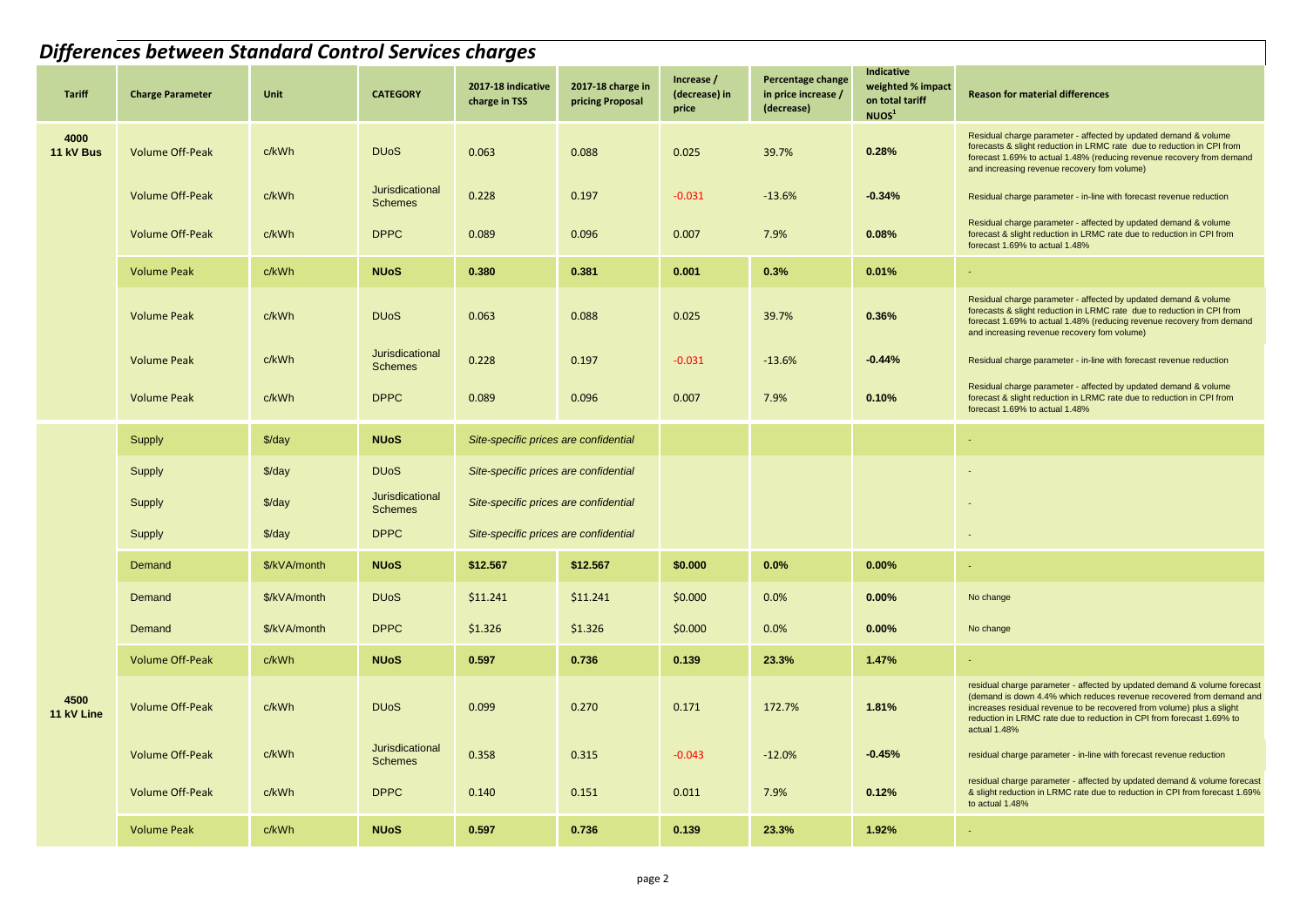|                       | Differences between Standard Control Services charges |                    |                                   |                                     |                                       |                                      |                                                        |                                                                         |                                                                                                                                                                                                                                                                                                                    |  |  |  |  |
|-----------------------|-------------------------------------------------------|--------------------|-----------------------------------|-------------------------------------|---------------------------------------|--------------------------------------|--------------------------------------------------------|-------------------------------------------------------------------------|--------------------------------------------------------------------------------------------------------------------------------------------------------------------------------------------------------------------------------------------------------------------------------------------------------------------|--|--|--|--|
| <b>Tariff</b>         | <b>Charge Parameter</b>                               | <b>Unit</b>        | <b>CATEGORY</b>                   | 2017-18 indicative<br>charge in TSS | 2017-18 charge in<br>pricing Proposal | Increase /<br>(decrease) in<br>price | Percentage change<br>in price increase /<br>(decrease) | Indicative<br>weighted % impact<br>on total tariff<br>NUOS <sup>1</sup> | <b>Reason for material differences</b>                                                                                                                                                                                                                                                                             |  |  |  |  |
|                       | <b>Volume Peak</b>                                    | c/kWh              | <b>DU<sub>o</sub>S</b>            | 0.099                               | 0.270                                 | 0.171                                | 172.7%                                                 | 2.36%                                                                   | Residual charge parameter - affected by updated demand & volume<br>forecast (demand is down 4.4% which reduces revenue recovered from<br>demand and increases residual revenue to be recovered from volume) plus<br>a slight reduction in LRMC rate due to reduction in CPI from forecast 1.69%<br>to actual 1.48% |  |  |  |  |
|                       | <b>Volume Peak</b>                                    | c/kWh              | Jurisdicational<br><b>Schemes</b> | 0.358                               | 0.315                                 | $-0.043$                             | $-12.0%$                                               | $-0.59%$                                                                | Residual charge parameter - in-line with forecast revenue reduction                                                                                                                                                                                                                                                |  |  |  |  |
|                       | <b>Volume Peak</b>                                    | c/kWh              | <b>DPPC</b>                       | 0.140                               | 0.151                                 | 0.011                                | 7.9%                                                   | 0.15%                                                                   | Residual charge parameter - affected by updated demand & volume<br>forecast & slight reduction in LRMC rate due to reduction in CPI from<br>forecast 1.69% to actual 1.48%                                                                                                                                         |  |  |  |  |
|                       | Supply-CAV                                            | \$/day/\$M-CAV     | <b>NUoS</b>                       | \$32.618                            | \$32.602                              | $-$0.016$                            | 0.0%                                                   | 0.00%                                                                   |                                                                                                                                                                                                                                                                                                                    |  |  |  |  |
|                       | Supply-CAV                                            | \$/day/\$M-CAV     | <b>DU<sub>o</sub>S</b>            | \$29.092                            | \$29.562                              | \$0.470                              | 1.6%                                                   | 0.03%                                                                   | Not material : % $\Delta$ < 5% and indicative weighted % $\Delta$ < 1.0%                                                                                                                                                                                                                                           |  |  |  |  |
|                       | Supply-CAV                                            | \$/day/\$M-CAV     | Jurisdicational<br><b>Schemes</b> | \$3.526                             | \$3.040                               | $-50.486$                            | $-13.8%$                                               | $-0.03%$                                                                | In line with -13.6% revenue decrease                                                                                                                                                                                                                                                                               |  |  |  |  |
|                       | Supply-NCCAV                                          | \$/day/\$M-NCCAV   | <b>NUoS</b>                       | \$73.367                            | \$73,331                              | $-$0.036$                            | 0.0%                                                   | 0.00%                                                                   |                                                                                                                                                                                                                                                                                                                    |  |  |  |  |
|                       | Supply-NCCAV                                          | \$/day/\$M-NCCAV   | <b>DU<sub>o</sub>S</b>            | \$65.437                            | \$66.493                              | \$1.056                              | 1.6%                                                   | 0.06%                                                                   | Not material: % change < 5% and indicative weighted % impact <1.0%                                                                                                                                                                                                                                                 |  |  |  |  |
|                       | Supply-NCCAV                                          | \$/day/\$M-NCCAV   | Jurisdicational<br><b>Schemes</b> | \$7.930                             | \$6.838                               | $-51.092$                            | $-13.8%$                                               | $-0.06%$                                                                | In line with -13.6% revenue decrease                                                                                                                                                                                                                                                                               |  |  |  |  |
|                       | <b>Peak Demand</b>                                    | \$/kVA/month       | <b>NUoS</b>                       | \$10.915                            | \$10.893                              | $-$0.022$                            | $-0.2%$                                                | $-0.11%$                                                                | ÷                                                                                                                                                                                                                                                                                                                  |  |  |  |  |
| 7400<br><b>HV ToU</b> | <b>Peak Demand</b>                                    | \$/kVA/month       | <b>DU<sub>o</sub>S</b>            | \$8.157                             | \$8.141                               | $-50.016$                            | $-0.2%$                                                | $-0.08%$                                                                | Not material : % change < 5% and indicative weighted % impact <1.0%                                                                                                                                                                                                                                                |  |  |  |  |
| <b>Demand</b>         | <b>Peak Demand</b>                                    | \$/kVA/month       | <b>DPPC</b>                       | \$2.758                             | \$2.752                               | $-50.006$                            | $-0.2%$                                                | $-0.03%$                                                                | Not material: % change < 5% and indicative weighted % impact <1.0%                                                                                                                                                                                                                                                 |  |  |  |  |
|                       | <b>Excess Demand</b>                                  | \$/kVA/month       | <b>NUoS</b>                       | \$2.183                             | \$2.178                               | $-$0.005$                            | $-0.2%$                                                | 0.00%                                                                   | ÷.                                                                                                                                                                                                                                                                                                                 |  |  |  |  |
|                       | <b>Excess Demand</b>                                  | \$/kVA/month       | <b>DU<sub>o</sub>S</b>            | \$1.631                             | \$1.628                               | $-50.003$                            | $-0.2%$                                                | 0.00%                                                                   | Not material : % change < 5% and indicative weighted % impact <1.0%                                                                                                                                                                                                                                                |  |  |  |  |
|                       | <b>Excess Demand</b>                                  | \$/kVA/month       | <b>DPPC</b>                       | \$0.552                             | \$0.550                               | $-50.002$                            | $-0.4%$                                                | 0.00%                                                                   | Not material : % change < 5% and indicative weighted % impact <1.0%                                                                                                                                                                                                                                                |  |  |  |  |
|                       | <b>Volume Flat</b>                                    | c/kWh              | <b>NUoS</b>                       | 2.029                               | 1.993                                 | $-0.036$                             | $-1.8%$                                                | $-0.69%$                                                                | ÷.                                                                                                                                                                                                                                                                                                                 |  |  |  |  |
|                       | Volume Flat                                           | c/kWh              | <b>DU<sub>o</sub>S</b>            | 1.119                               | 1.109                                 | $-0.010$                             | $-0.9%$                                                | $-0.19%$                                                                | Not material: % change < 5% and indicative weighted % impact <1.0%                                                                                                                                                                                                                                                 |  |  |  |  |
|                       | <b>Volume Flat</b>                                    | c/kWh              | Jurisdicational<br><b>Schemes</b> | 0.382                               | 0.315                                 | $-0.067$                             | $-17.5%$                                               | $-1.29%$                                                                | In line with -13.6% revenue decrease                                                                                                                                                                                                                                                                               |  |  |  |  |
|                       | <b>Volume Flat</b>                                    | c/kWh              | <b>DPPC</b>                       | 0.528                               | 0.569                                 | 0.041                                | 7.8%                                                   | 0.79%                                                                   | Not material : % change < 5% and indicative weighted % impact <1.0%                                                                                                                                                                                                                                                |  |  |  |  |
|                       | <b>Supply</b>                                         | $\frac{1}{2}$ /day | <b>NUoS</b>                       | \$46.313                            | \$45.883                              | $-$0.430$                            | $-0.9%$                                                | $-0.13%$                                                                |                                                                                                                                                                                                                                                                                                                    |  |  |  |  |
|                       | Supply                                                | $\frac{3}{day}$    | <b>DU<sub>o</sub>S</b>            | \$25.528                            | \$24.850                              | $-50.678$                            | $-2.7%$                                                | $-0.20%$                                                                | Not material : % change < 5% and indicative weighted % impact <1.0%                                                                                                                                                                                                                                                |  |  |  |  |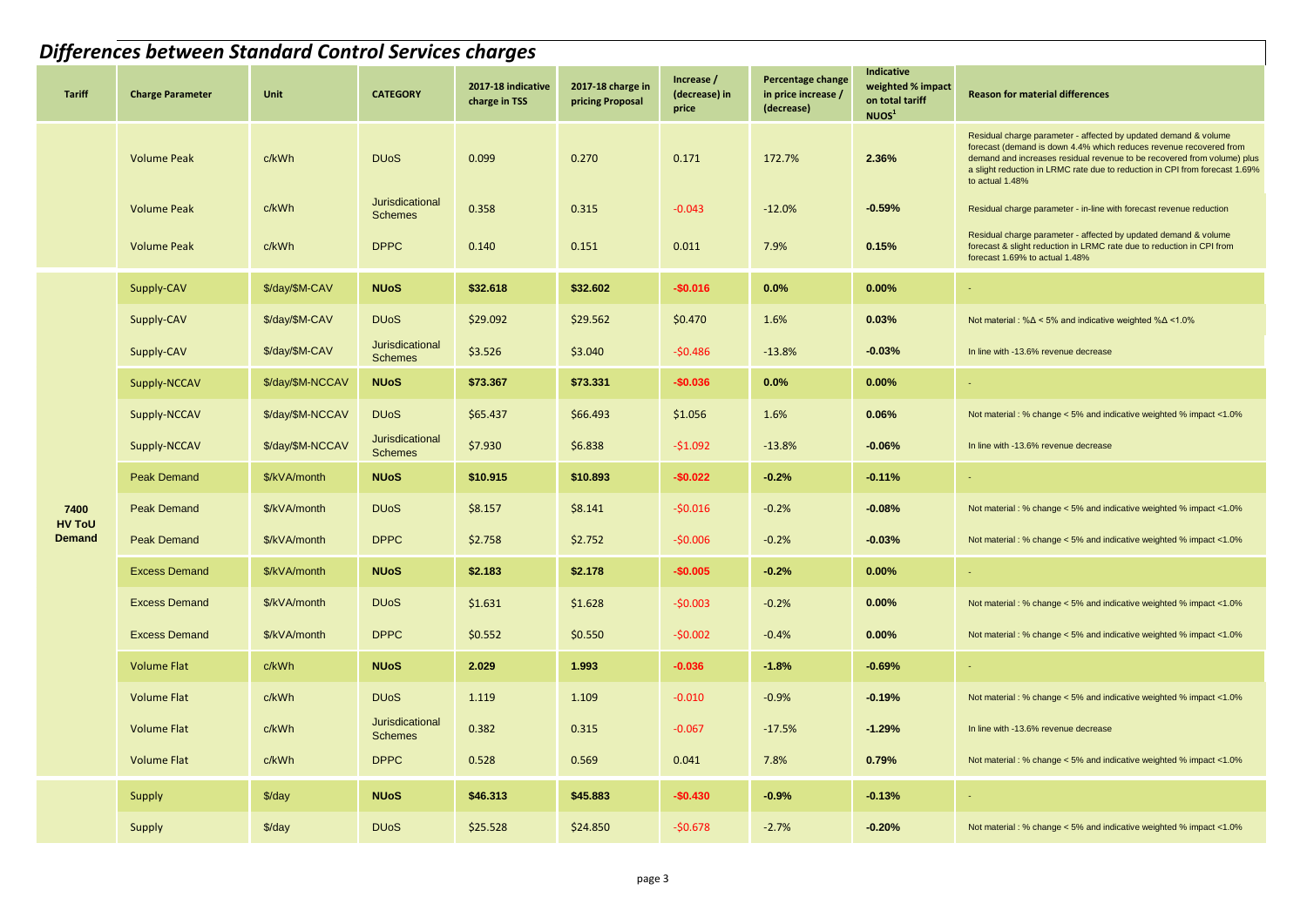|                     | <b>Differences between Standard Control Services charges</b> |                      |                                   |                                     |                                       |                                      |                                                        |                                                                                |                                                                                                                                                                                          |  |  |  |  |
|---------------------|--------------------------------------------------------------|----------------------|-----------------------------------|-------------------------------------|---------------------------------------|--------------------------------------|--------------------------------------------------------|--------------------------------------------------------------------------------|------------------------------------------------------------------------------------------------------------------------------------------------------------------------------------------|--|--|--|--|
| Tariff              | <b>Charge Parameter</b>                                      | Unit                 | <b>CATEGORY</b>                   | 2017-18 indicative<br>charge in TSS | 2017-18 charge in<br>pricing Proposal | Increase /<br>(decrease) in<br>price | Percentage change<br>in price increase /<br>(decrease) | <b>Indicative</b><br>weighted % impact<br>on total tariff<br>NUOS <sup>1</sup> | <b>Reason for material differences</b>                                                                                                                                                   |  |  |  |  |
|                     | Supply                                                       | $\frac{\sqrt{3}}{4}$ | Jurisdicational<br><b>Schemes</b> | \$0.669                             | \$0.554                               | -\$0.115                             | $-17.2%$                                               | $-0.03%$                                                                       | % change in-line with forecast 13.6% decrease in jurisdictional scheme<br>revenue plus additional effect of updated forecasts across all tariffs on<br>shared network % based allocation |  |  |  |  |
|                     | Supply                                                       | $\frac{3}{day}$      | <b>DPPC</b>                       | \$20.116                            | \$20.479                              | \$0.363                              | 1.8%                                                   | 0.11%                                                                          | Not material : % change < 5% and indicative weighted % impact <1.0%                                                                                                                      |  |  |  |  |
| 8000                | Demand                                                       | \$/kVA/month         | <b>NUoS</b>                       | \$13.233                            | \$13.233                              | \$0.000                              | 0.0%                                                   | 0.00%                                                                          | $\blacksquare$                                                                                                                                                                           |  |  |  |  |
| <b>HV Demand</b>    | Demand                                                       | \$/kVA/month         | <b>DU<sub>o</sub>S</b>            | \$10.728                            | \$10.728                              | \$0.000                              | 0.0%                                                   | 0.00%                                                                          | No change                                                                                                                                                                                |  |  |  |  |
|                     | Demand                                                       | \$/kVA/month         | <b>DPPC</b>                       | \$2.505                             | \$2.505                               | \$0.000                              | 0.0%                                                   | 0.00%                                                                          | No change                                                                                                                                                                                |  |  |  |  |
|                     | <b>Volume Flat</b>                                           | c/kWh                | <b>NUoS</b>                       | 0.897                               | 1.036                                 | 0.139                                | 15.5%                                                  | 1.98%                                                                          | $\sim$                                                                                                                                                                                   |  |  |  |  |
|                     | <b>Volume Flat</b>                                           | c/kWh                | <b>DU<sub>o</sub>S</b>            | 0.099                               | 0.270                                 | 0.171                                | 172.7%                                                 | 2.43%                                                                          | Residual charge parameter affected by lower revenue recovered from the<br>demand due to lower forecast demand                                                                            |  |  |  |  |
|                     | <b>Volume Flat</b>                                           | c/kWh                | Jurisdicational<br><b>Schemes</b> | 0.358                               | 0.315                                 | $-0.043$                             | $-12.0%$                                               | $-0.61%$                                                                       | Residual charge parameter - in-line with forecast revenue reduction                                                                                                                      |  |  |  |  |
|                     | <b>Volume Flat</b>                                           | c/kWh                | <b>DPPC</b>                       | 0.440                               | 0.451                                 | 0.011                                | 2.5%                                                   | 0.16%                                                                          | Not material: % change < 5% and indicative weighted % impact <1.0%                                                                                                                       |  |  |  |  |
|                     | Supply                                                       | $\frac{3}{day}$      | <b>NUoS</b>                       | \$35.130                            | \$35.163                              | \$0.033                              | 0.1%                                                   | 0.01%                                                                          | $\blacksquare$                                                                                                                                                                           |  |  |  |  |
|                     | Supply                                                       | $\frac{\sqrt{3}}{4}$ | <b>DU<sub>o</sub>S</b>            | \$27.880                            | \$27.823                              | -\$0.057                             | $-0.2%$                                                | $-0.02%$                                                                       | Not material : % change < 5% and indicative weighted % impact <1.0%                                                                                                                      |  |  |  |  |
|                     | Supply                                                       | $\frac{3}{day}$      | Jurisdicational<br><b>Schemes</b> | \$2.039                             | \$2.035                               | -\$0.004                             | $-0.2%$                                                | 0.00%                                                                          | Not material : % change < 5% and indicative weighted % impact <1.0%                                                                                                                      |  |  |  |  |
|                     | Supply                                                       | $\frac{3}{day}$      | <b>DPPC</b>                       | \$5.211                             | \$5.305                               | \$0.094                              | 1.8%                                                   | 0.03%                                                                          | Not material : % change < 5% and indicative weighted % impact <1.0%                                                                                                                      |  |  |  |  |
|                     | Demand                                                       | \$/kVA/month         | <b>NUoS</b>                       | \$17.483                            | \$17.477                              | -\$0.006                             | 0.0%                                                   | $-0.02%$                                                                       | $\sim$                                                                                                                                                                                   |  |  |  |  |
| 8100                | Demand                                                       | \$/kVA/month         | <b>DU<sub>o</sub>S</b>            | \$14.812                            | \$14.811                              | -\$0.001                             | 0.0%                                                   | 0.00%                                                                          | No change                                                                                                                                                                                |  |  |  |  |
| <b>Demand Large</b> | Demand                                                       | \$/kVA/month         | <b>DPPC</b>                       | \$2.671                             | \$2.666                               | -\$0.005                             | $-0.2%$                                                | $-0.02%$                                                                       | Not material : % change < 5% and indicative weighted % impact <1.0%                                                                                                                      |  |  |  |  |
|                     | <b>Volume Flat</b>                                           | c/kWh                | <b>NUoS</b>                       | 1.452                               | 1.176                                 | $-0.276$                             | $-19.0%$                                               | $-3.00%$                                                                       | $\blacksquare$                                                                                                                                                                           |  |  |  |  |
|                     | <b>Volume Flat</b>                                           | c/kWh                | <b>DU<sub>o</sub>S</b>            | 0.468                               | 0.316                                 | $-0.152$                             | $-32.5%$                                               | $-1.65%$                                                                       | Residual charge parameter affected by 4.3% higher revenue recovered from<br>the demand charge parameter due higher forecast demand                                                       |  |  |  |  |
|                     | <b>Volume Flat</b>                                           | c/kWh                | Jurisdicational<br><b>Schemes</b> | 0.642                               | 0.539                                 | $-0.103$                             | $-16.0%$                                               | $-1.12%$                                                                       | % change in-line with forecast 13.6% decrease in jurisdictional scheme<br>revenue plus additional effect of updated forecasts across all tariffs on<br>shared network % based allocation |  |  |  |  |
|                     | <b>Volume Flat</b>                                           | c/kWh                | <b>DPPC</b>                       | 0.342                               | 0.321                                 | $-0.021$                             | $-6.1%$                                                | $-0.23%$                                                                       | Not material : % change < 5% and indicative weighted % impact <1.0%                                                                                                                      |  |  |  |  |
|                     | Supply                                                       | $\frac{2}{3}$ /day   | <b>NUoS</b>                       | \$4.736                             | \$4.753                               | \$0.017                              | 0.4%                                                   | 0.02%                                                                          | $\sim$                                                                                                                                                                                   |  |  |  |  |
|                     | Supply                                                       | $\frac{3}{day}$      | <b>DU<sub>o</sub>S</b>            | \$3.150                             | \$3.144<br>page 4                     | -\$0.006                             | $-0.2%$                                                | $-0.01%$                                                                       | Not material : % change < 5% and indicative weighted % impact <1.0%                                                                                                                      |  |  |  |  |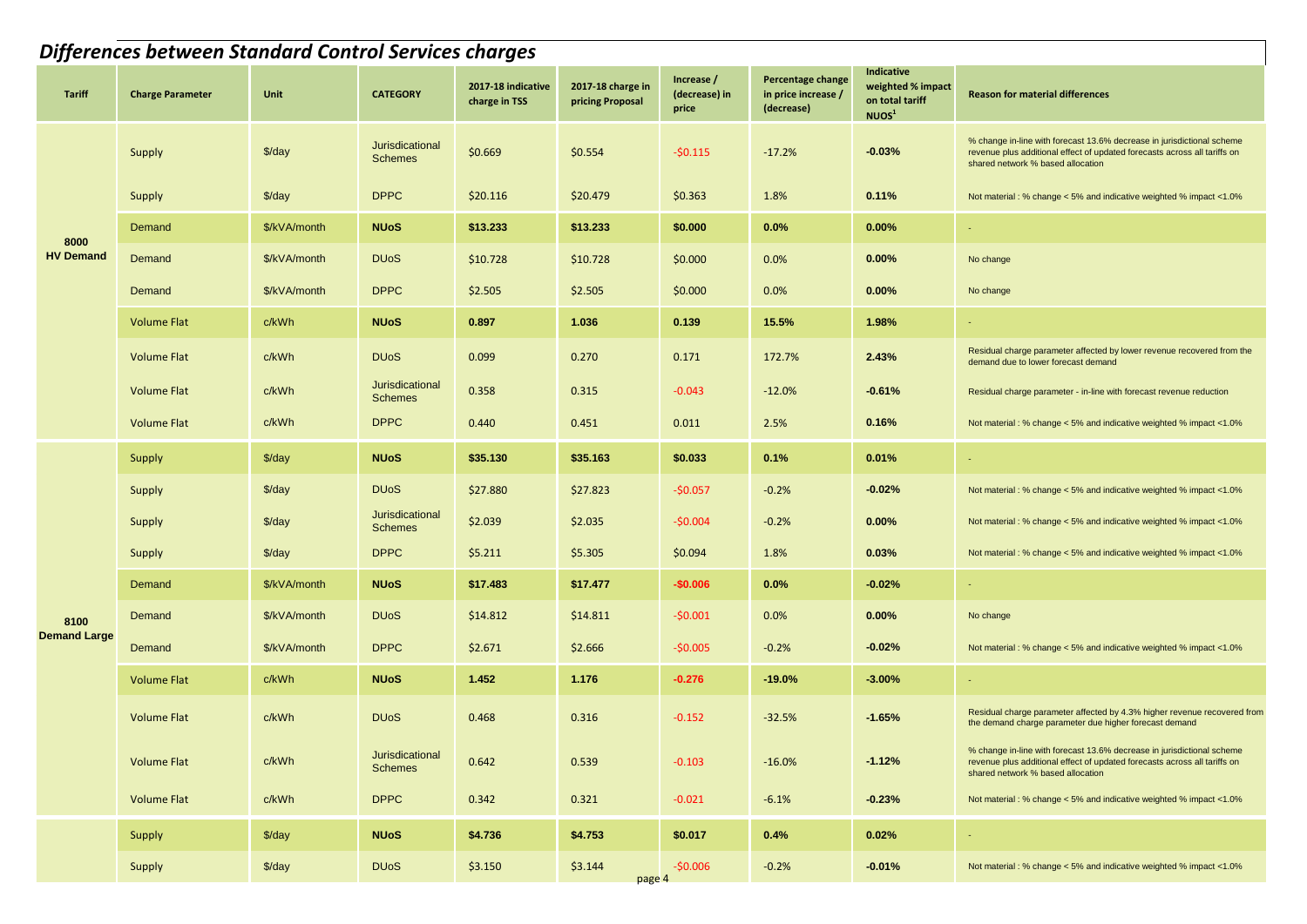|                              | <b>Differences between Standard Control Services charges</b> |                    |                                   |                                     |                                       |                                      |                                                        |                                                                         |                                                                                                                                                                                                                                                                                                                                                |  |  |  |  |
|------------------------------|--------------------------------------------------------------|--------------------|-----------------------------------|-------------------------------------|---------------------------------------|--------------------------------------|--------------------------------------------------------|-------------------------------------------------------------------------|------------------------------------------------------------------------------------------------------------------------------------------------------------------------------------------------------------------------------------------------------------------------------------------------------------------------------------------------|--|--|--|--|
| Tariff                       | <b>Charge Parameter</b>                                      | Unit               | <b>CATEGORY</b>                   | 2017-18 indicative<br>charge in TSS | 2017-18 charge in<br>pricing Proposal | Increase /<br>(decrease) in<br>price | Percentage change<br>in price increase /<br>(decrease) | Indicative<br>weighted % impact<br>on total tariff<br>NUOS <sup>1</sup> | <b>Reason for material differences</b>                                                                                                                                                                                                                                                                                                         |  |  |  |  |
|                              | Supply                                                       | $\frac{3}{day}$    | Jurisdicational<br><b>Schemes</b> | \$0.318                             | \$0.318                               | \$0.000                              | 0.0%                                                   | 0.00%                                                                   | No change                                                                                                                                                                                                                                                                                                                                      |  |  |  |  |
|                              | Supply                                                       | \$/day             | <b>DPPC</b>                       | \$1.268                             | \$1.291                               | \$0.023                              | 1.8%                                                   | 0.03%                                                                   | Not material : % $\Delta$ < 5% and indicative weighted % $\Delta$ < 1.0%                                                                                                                                                                                                                                                                       |  |  |  |  |
|                              | Demand                                                       | \$/kVA/month       | <b>NUoS</b>                       | \$19.983                            | \$19.979                              | $-$0.004$                            | 0.0%                                                   | $-0.02%$                                                                |                                                                                                                                                                                                                                                                                                                                                |  |  |  |  |
| 8300<br><b>Demand Small</b>  | Demand                                                       | \$/kVA/month       | <b>DU<sub>o</sub>S</b>            | \$17.398                            | \$17.399                              | \$0.001                              | 0.0%                                                   | 0.00%                                                                   | No change                                                                                                                                                                                                                                                                                                                                      |  |  |  |  |
|                              | Demand                                                       | \$/kVA/month       | <b>DPPC</b>                       | \$2.585                             | \$2.580                               | $-50.005$                            | $-0.2%$                                                | $-0.02%$                                                                | Not material: % change < 5% and indicative weighted % impact <1.0%                                                                                                                                                                                                                                                                             |  |  |  |  |
|                              | <b>Volume Flat</b>                                           | c/kWh              | <b>NUoS</b>                       | 1.361                               | 1.411                                 | 0.050                                | 3.7%                                                   | 0.58%                                                                   |                                                                                                                                                                                                                                                                                                                                                |  |  |  |  |
|                              | Volume Flat                                                  | c/kWh              | <b>DU<sub>o</sub>S</b>            | 0.000                               | 0.122                                 | 0.122                                | 0.0%                                                   | 1.41%                                                                   | No change                                                                                                                                                                                                                                                                                                                                      |  |  |  |  |
|                              | <b>Volume Flat</b>                                           | c/kWh              | Jurisdicational<br><b>Schemes</b> | 0.774                               | 0.673                                 | $-0.101$                             | $-13.0%$                                               | $-1.17%$                                                                | In line with -13.6% revenue decrease                                                                                                                                                                                                                                                                                                           |  |  |  |  |
|                              | <b>Volume Flat</b>                                           | c/kWh              | <b>DPPC</b>                       | 0.587                               | 0.616                                 | 0.029                                | 4.9%                                                   | 0.34%                                                                   | Not material: % change < 5% and indicative weighted % impact <1.0%                                                                                                                                                                                                                                                                             |  |  |  |  |
|                              | Supply                                                       | $\frac{3}{day}$    | <b>NUoS</b>                       | \$0.647                             | \$0.648                               | \$0.001                              | 0.2%                                                   | 0.02%                                                                   |                                                                                                                                                                                                                                                                                                                                                |  |  |  |  |
|                              | Supply                                                       | $\frac{3}{day}$    | <b>DU<sub>o</sub>S</b>            | \$0.459                             | \$0.458                               | -\$0.001                             | $-0.2%$                                                | $-0.02%$                                                                | Not material: % change < 5% and indicative weighted % impact <1.0%                                                                                                                                                                                                                                                                             |  |  |  |  |
|                              | Supply                                                       | \$/day             | Jurisdicational<br><b>Schemes</b> | \$0.010                             | \$0.009                               | $-50.001$                            | $-10.0%$                                               | $-0.02%$                                                                | Not material : % change < 5% and indicative weighted % impact <1.0%                                                                                                                                                                                                                                                                            |  |  |  |  |
|                              | Supply                                                       | \$/day             | <b>DPPC</b>                       | \$0.178                             | \$0.181                               | \$0.003                              | 1.7%                                                   | 0.05%                                                                   | Not material : % change < 5% and indicative weighted % impact <1.0%                                                                                                                                                                                                                                                                            |  |  |  |  |
| 8500<br><b>Business Flat</b> | <b>Volume Flat</b>                                           | c/kWh              | <b>NUoS</b>                       | 11.281                              | 11.588                                | 0.307                                | 2.7%                                                   | 2.40%                                                                   |                                                                                                                                                                                                                                                                                                                                                |  |  |  |  |
|                              | <b>Volume Flat</b>                                           | c/kWh              | <b>DU<sub>o</sub>S</b>            | 8.987                               | 9.402                                 | 0.415                                | 4.6%                                                   | 3.24%                                                                   | 1.8% reflects increase in TAR and 2.8% reflects the the effect of lower<br>forecasted volume impacting the rate offset by lower shared network %<br>based revenue allocation due to the lower volume which itself is impacted by<br>the overall effect of updated forecasts across all tariffs on shared network %<br>based revenue allocation |  |  |  |  |
|                              | Volume Flat                                                  | c/kWh              | Jurisdicational<br><b>Schemes</b> | 1.239                               | 1.078                                 | $-0.161$                             | $-13.0%$                                               | $-1.26%$                                                                | In line with -13.6% revenue decrease                                                                                                                                                                                                                                                                                                           |  |  |  |  |
|                              | Volume Flat                                                  | c/kWh              | <b>DPPC</b>                       | 1.055                               | 1.108                                 | 0.053                                | 5.0%                                                   | 0.41%                                                                   | Not material : % change < 5% and indicative weighted % impact <1.0%                                                                                                                                                                                                                                                                            |  |  |  |  |
|                              | Supply                                                       | $\frac{3}{day}$    | <b>NUoS</b>                       | \$0.647                             | \$0.648                               | \$0.001                              | 0.2%                                                   | 0.01%                                                                   |                                                                                                                                                                                                                                                                                                                                                |  |  |  |  |
|                              | Supply                                                       | $\frac{1}{2}$      | <b>DU<sub>o</sub>S</b>            | \$0.459                             | \$0.458                               | $-50.001$                            | $-0.2%$                                                | $-0.01%$                                                                | Not material : % change < 5% and indicative weighted % impact <1.0%                                                                                                                                                                                                                                                                            |  |  |  |  |
|                              | Supply                                                       | $\frac{1}{2}$ /day | Jurisdicational<br><b>Schemes</b> | \$0.010                             | \$0.009                               | $-50.001$                            | $-10.0%$                                               | $-0.01%$                                                                | Not material : % change < 5% and indicative weighted % impact <1.0%                                                                                                                                                                                                                                                                            |  |  |  |  |
|                              | Supply                                                       | $\frac{1}{2}$      | <b>DPPC</b>                       | \$0.178                             | \$0.181                               | \$0.003                              | 1.7%                                                   | 0.03%                                                                   | Not material : % change < 5% and indicative weighted % impact <1.0%                                                                                                                                                                                                                                                                            |  |  |  |  |
|                              | <b>Volume Off-Peak</b>                                       | c/kWh              | <b>NUoS</b>                       | 8.858                               | 9.279                                 | 0.421                                | 4.8%                                                   | 1.75%                                                                   | $\sim$                                                                                                                                                                                                                                                                                                                                         |  |  |  |  |
|                              |                                                              |                    |                                   |                                     | page 5                                |                                      |                                                        |                                                                         |                                                                                                                                                                                                                                                                                                                                                |  |  |  |  |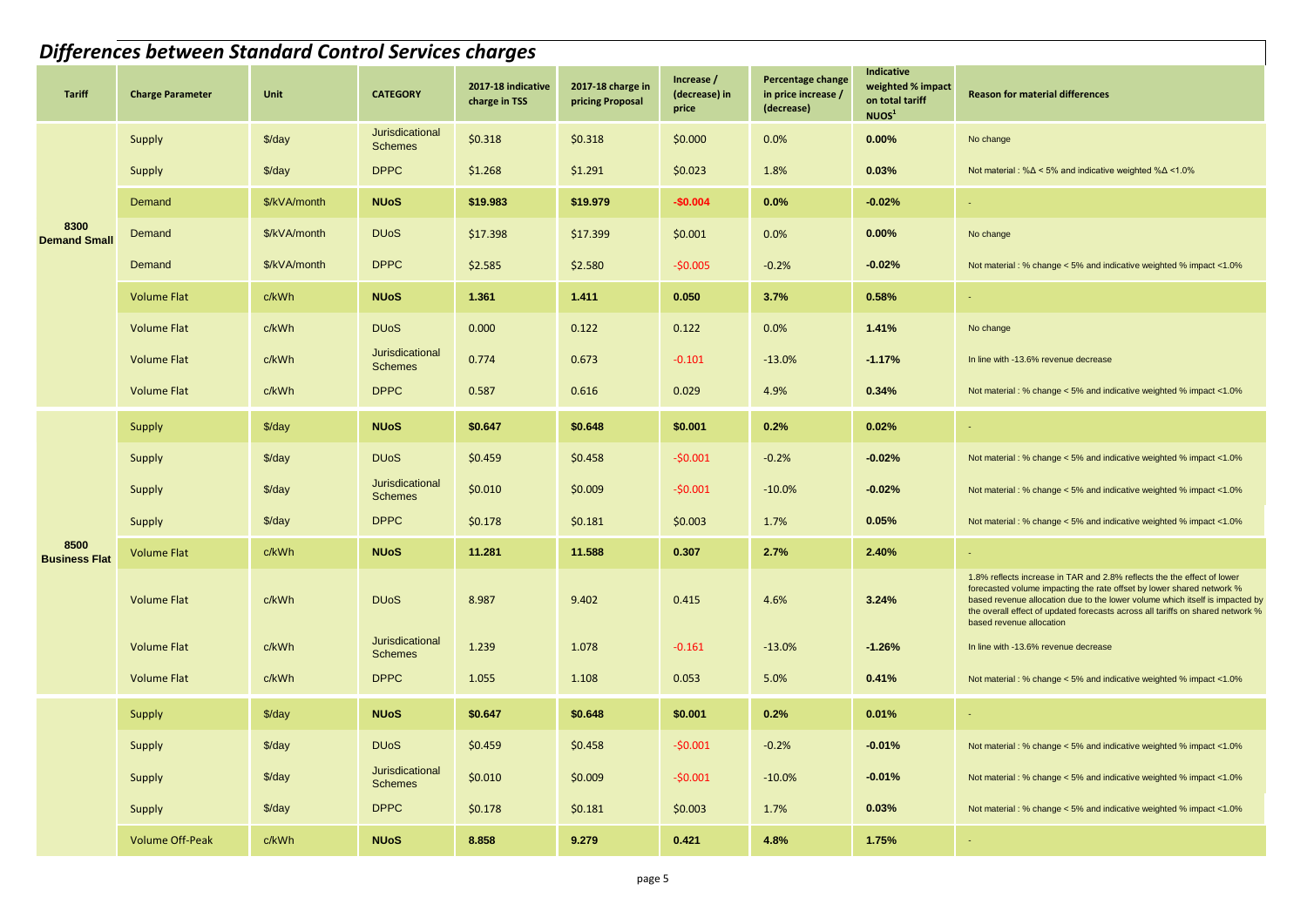|                         | <b>Differences between Standard Control Services charges</b> |                    |                                   |                                     |                                       |                                      |                                                        |                                                                         |                                                                                                                                                                                                                                                                                                                                                                                 |  |  |  |  |
|-------------------------|--------------------------------------------------------------|--------------------|-----------------------------------|-------------------------------------|---------------------------------------|--------------------------------------|--------------------------------------------------------|-------------------------------------------------------------------------|---------------------------------------------------------------------------------------------------------------------------------------------------------------------------------------------------------------------------------------------------------------------------------------------------------------------------------------------------------------------------------|--|--|--|--|
| <b>Tariff</b>           | <b>Charge Parameter</b>                                      | Unit               | <b>CATEGORY</b>                   | 2017-18 indicative<br>charge in TSS | 2017-18 charge in<br>pricing Proposal | Increase /<br>(decrease) in<br>price | Percentage change<br>in price increase /<br>(decrease) | Indicative<br>weighted % impact<br>on total tariff<br>NUOS <sup>1</sup> | <b>Reason for material differences</b>                                                                                                                                                                                                                                                                                                                                          |  |  |  |  |
| 8500                    | <b>Volume Off-Peak</b>                                       | c/kWh              | <b>DU<sub>o</sub>S</b>            | 6.940                               | 7.353                                 | 0.413                                | 6.0%                                                   | 1.72%                                                                   | 1.8% reflects increase in TAR and 4.2% reflects the the effect of lower<br>forecasted volume impacting the rate offset by lower shared network %<br>based revenue allocation due to the lower volume which itself is impacted by<br>the overall effect of updated forecasts across all tariffs on shared network %<br>based revenue allocation                                  |  |  |  |  |
| <b>Business ToU</b>     | <b>Volume Off-Peak</b>                                       | c/kWh              | Jurisdicational<br><b>Schemes</b> | 1.049                               | 1.003                                 | $-0.046$                             | $-4.4%$                                                | $-0.19%$                                                                | Not material : % change < 5% and indicative weighted % impact <1.0%                                                                                                                                                                                                                                                                                                             |  |  |  |  |
|                         | Volume Off-Peak                                              | c/kWh              | <b>DPPC</b>                       | 0.869                               | 0.923                                 | 0.054                                | 6.2%                                                   | 0.22%                                                                   | Not material : % change < 5% and indicative weighted % impact <1.0%                                                                                                                                                                                                                                                                                                             |  |  |  |  |
|                         | <b>Volume Peak</b>                                           | c/kWh              | <b>NUoS</b>                       | 13.586                              | 13.950                                | 0.364                                | 2.7%                                                   | 1.53%                                                                   |                                                                                                                                                                                                                                                                                                                                                                                 |  |  |  |  |
|                         | <b>Volume Peak</b>                                           | c/kWh              | <b>DU<sub>o</sub>S</b>            | 10.733                              | 11.146                                | 0.413                                | 3.8%                                                   | 1.73%                                                                   | 1.8% reflects increase in TAR and 2.0% reflects the the effect of lower<br>forecasted volume impacting the rate offset by lower shared network %<br>based revenue allocation due to the lower volume which itself is impacted by<br>the overall effect of updated forecasts across all tariffs on shared network %<br>based revenue allocation                                  |  |  |  |  |
|                         | <b>Volume Peak</b>                                           | c/kWh              | Jurisdicational<br><b>Schemes</b> | 1.622                               | 1.521                                 | $-0.101$                             | $-6.2%$                                                | $-0.42%$                                                                | Not material : % change < 5% and indicative weighted % impact <1.0%                                                                                                                                                                                                                                                                                                             |  |  |  |  |
|                         | <b>Volume Peak</b>                                           | c/kWh              | <b>DPPC</b>                       | 1.231                               | 1.283                                 | 0.052                                | 4.2%                                                   | 0.22%                                                                   | Not material: % change < 5% and indicative weighted % impact <1.0%                                                                                                                                                                                                                                                                                                              |  |  |  |  |
|                         | <b>Supply</b>                                                | $\frac{3}{day}$    | <b>NUoS</b>                       | \$0.429                             | \$0.431                               | \$0.002                              | 0.5%                                                   | 0.04%                                                                   | $\sim$                                                                                                                                                                                                                                                                                                                                                                          |  |  |  |  |
|                         | Supply                                                       | $\frac{3}{day}$    | <b>DU<sub>o</sub>S</b>            | \$0.429                             | \$0.431                               | \$0.002                              | 0.5%                                                   | 0.00%                                                                   | Not material : % change < 5% and indicative weighted % impact <1.0%                                                                                                                                                                                                                                                                                                             |  |  |  |  |
|                         | Demand                                                       | \$/kW/month        | <b>NUoS</b>                       | \$8.586                             | \$8.568                               | $-$0.018$                            | $-0.2%$                                                | $-0.08%$                                                                | <b>COL</b>                                                                                                                                                                                                                                                                                                                                                                      |  |  |  |  |
|                         | Demand                                                       | \$/kW/month        | <b>DU<sub>o</sub>S</b>            | \$6.463                             | \$6.449                               | $-50.014$                            | $-0.2%$                                                | $-0.06%$                                                                | Not material : % change < 5% and indicative weighted % impact <1.0%                                                                                                                                                                                                                                                                                                             |  |  |  |  |
|                         | Demand                                                       | \$/kW/month        | <b>DPPC</b>                       | \$2.123                             | \$2.119                               | $-50.004$                            | $-0.2%$                                                | $-0.02%$                                                                | Not material : % change < 5% and indicative weighted % impact <1.0%                                                                                                                                                                                                                                                                                                             |  |  |  |  |
| 7100<br><b>Business</b> | <b>Volume Flat</b>                                           | c/kWh              | <b>NUoS</b>                       | 6.472                               | 6.823                                 | 0.351                                | 5.4%                                                   | 2.82%                                                                   | $\sim$                                                                                                                                                                                                                                                                                                                                                                          |  |  |  |  |
| <b>Demand</b>           | <b>Volume Flat</b>                                           | c/kWh              | <b>DU<sub>o</sub>S</b>            | 5.065                               | 5.485                                 | 0.420                                | 8.3%                                                   | 3.37%                                                                   | Rate determined as a residual by subtracting LRMC demand revenue<br>values (which decreased due to updated in CPI from forecast 1.69% to<br>actual 1.48%) for the full business falt and ToU cohort from the 1.8%<br>increased TAR resulting in this 8.3% increase to this rate.                                                                                                |  |  |  |  |
|                         | <b>Volume Flat</b>                                           | c/kWh              | Jurisdicational<br><b>Schemes</b> | 1.280                               | 1.137                                 | $-0.143$                             | $-11.2%$                                               | $-1.15%$                                                                | In line with -13.6% revenue decrease                                                                                                                                                                                                                                                                                                                                            |  |  |  |  |
|                         | <b>Volume Flat</b>                                           | c/kWh              | <b>DPPC</b>                       | 0.127                               | 0.201                                 | 0.074                                | 58.3%                                                  | 0.59%                                                                   | Rate determined as a residual by subtracting LRMC demand revenue<br>values (which decreased due to updated in CPI from forecast 1.69% to<br>actual 1.48%) for the full residential cohort from the 2.2% higher forecast<br>revenue resulting in this 29.5% increase to this rate. The percentage<br>change is exacerbated by the relatively low residual \$ in this calculation |  |  |  |  |
|                         | Supply                                                       | $\frac{1}{2}$ /day | <b>NUoS</b>                       | \$0.480                             | \$0.480                               | \$0.000                              | $0.0\%$                                                | 0.00%                                                                   | $\sim$                                                                                                                                                                                                                                                                                                                                                                          |  |  |  |  |
|                         | Supply                                                       | $\frac{3}{day}$    | <b>DU<sub>o</sub>S</b>            | \$0.406                             | \$0.406                               | \$0.000                              | 0.0%                                                   | 0.00%                                                                   | No change                                                                                                                                                                                                                                                                                                                                                                       |  |  |  |  |
|                         | Supply                                                       | $\frac{3}{day}$    | Jurisdicational<br><b>Schemes</b> | \$0.010                             | \$0.009                               | $-50.001$                            | $-10.0%$                                               | 0.00%                                                                   | Not material : % change < 5% and indicative weighted % impact <1.0%                                                                                                                                                                                                                                                                                                             |  |  |  |  |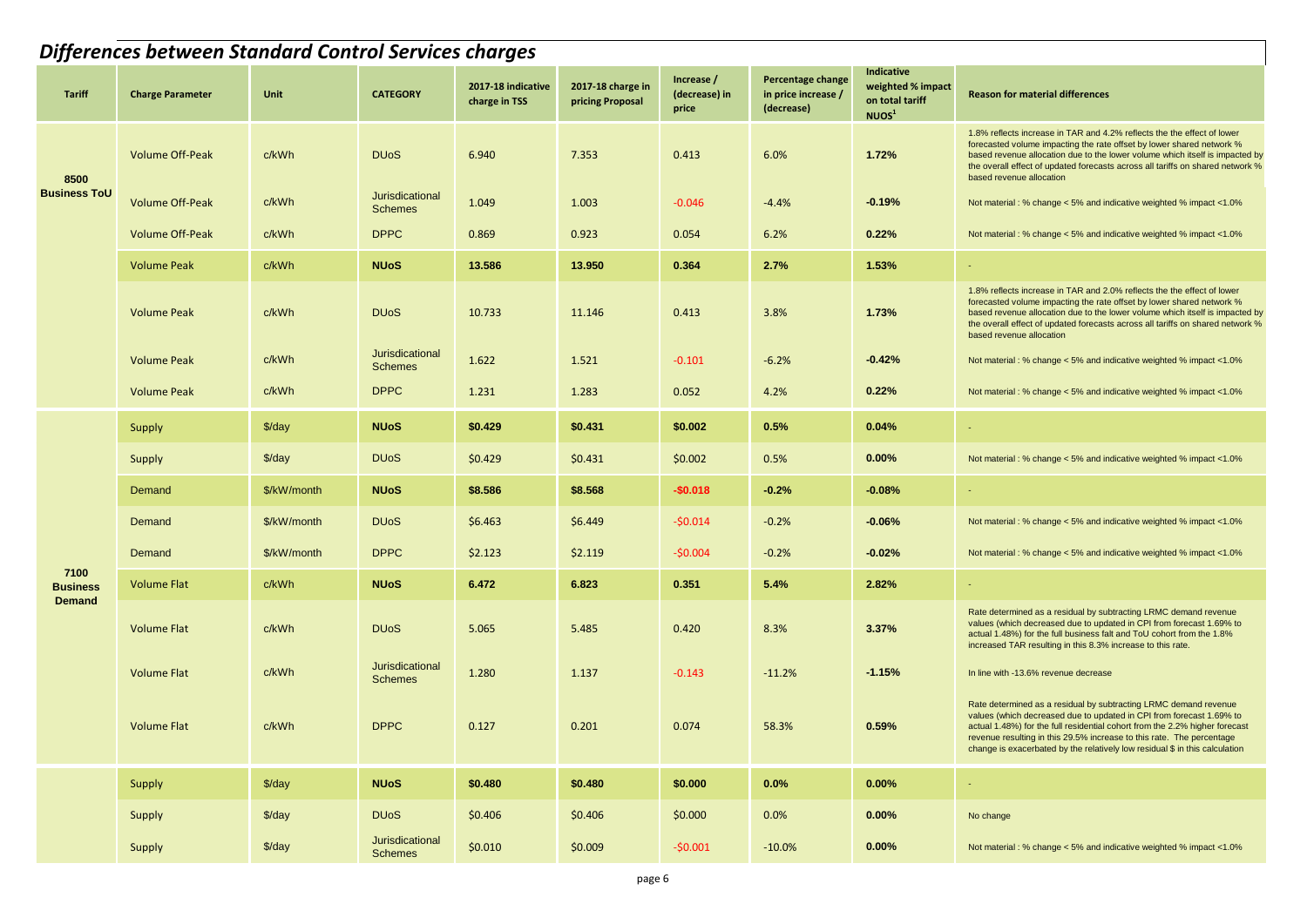|                            | Differences between Standard Control Services charges |                 |                                   |                                     |                                       |                                      |                                                        |                                                                                |                                                                                                                                                                                                                                                                                                                               |  |  |  |  |
|----------------------------|-------------------------------------------------------|-----------------|-----------------------------------|-------------------------------------|---------------------------------------|--------------------------------------|--------------------------------------------------------|--------------------------------------------------------------------------------|-------------------------------------------------------------------------------------------------------------------------------------------------------------------------------------------------------------------------------------------------------------------------------------------------------------------------------|--|--|--|--|
| <b>Tariff</b>              | <b>Charge Parameter</b>                               | Unit            | <b>CATEGORY</b>                   | 2017-18 indicative<br>charge in TSS | 2017-18 charge in<br>pricing Proposal | Increase /<br>(decrease) in<br>price | Percentage change<br>in price increase /<br>(decrease) | <b>Indicative</b><br>weighted % impact<br>on total tariff<br>NUOS <sup>1</sup> | <b>Reason for material differences</b>                                                                                                                                                                                                                                                                                        |  |  |  |  |
| 8400                       | Supply                                                | $\frac{3}{day}$ | <b>DPPC</b>                       | \$0.064                             | \$0.065                               | \$0.001                              | 1.6%                                                   | 0.00%                                                                          | Not material : % change < 5% and indicative weighted % impact <1.0%                                                                                                                                                                                                                                                           |  |  |  |  |
| <b>Residential</b><br>Flat | <b>Volume Flat</b>                                    | c/kWh           | <b>NUoS</b>                       | 10.148                              | 10.248                                | 0.100                                | 1.0%                                                   | 0.71%                                                                          |                                                                                                                                                                                                                                                                                                                               |  |  |  |  |
|                            | <b>Volume Flat</b>                                    | c/kWh           | <b>DU<sub>o</sub>S</b>            | 7.602                               | 7.832                                 | 0.230                                | 3.0%                                                   | 1.64%                                                                          | 1.8% reflects increase in TAR and the balance reflects the the effect of<br>updated forecasts across all tariffs on shared network % based revenue<br>allocation                                                                                                                                                              |  |  |  |  |
|                            | <b>Volume Flat</b>                                    | c/kWh           | Jurisdicational<br><b>Schemes</b> | 1.144                               | 0.981                                 | $-0.163$                             | $-14.2%$                                               | $-1.16%$                                                                       | In line with -13.6% revenue decrease                                                                                                                                                                                                                                                                                          |  |  |  |  |
|                            | <b>Volume Flat</b>                                    | c/kWh           | <b>DPPC</b>                       | 1.402                               | 1.435                                 | 0.033                                | 2.4%                                                   | 0.24%                                                                          | Not material : % $\Delta$ < 5% and indicative weighted % $\Delta$ < 1.0%                                                                                                                                                                                                                                                      |  |  |  |  |
|                            | Supply                                                | $\frac{3}{day}$ | <b>NUoS</b>                       | \$0.480                             | \$0.480                               | \$0.000                              | 0.0%                                                   | 0.00%                                                                          | $\sim$                                                                                                                                                                                                                                                                                                                        |  |  |  |  |
|                            | Supply                                                | $\frac{3}{day}$ | <b>DU<sub>o</sub>S</b>            | \$0.406                             | \$0.406                               | \$0.000                              | 0.0%                                                   | 0.00%                                                                          | no change                                                                                                                                                                                                                                                                                                                     |  |  |  |  |
|                            | Supply                                                | \$/day          | Jurisdicational<br><b>Schemes</b> | \$0.010                             | \$0.009                               | -\$0.001                             | $-10.0%$                                               | $0.00\%$                                                                       | Not material : % change < 5% and indicative weighted % impact <1.0%                                                                                                                                                                                                                                                           |  |  |  |  |
|                            | Supply                                                | $\frac{3}{day}$ | <b>DPPC</b>                       | \$0.064                             | \$0.065                               | \$0.001                              | 1.6%                                                   | 0.00%                                                                          | Not material : % change < 5% and indicative weighted % impact <1.0%                                                                                                                                                                                                                                                           |  |  |  |  |
|                            | <b>Volume Off-Peak</b>                                | c/kWh           | <b>NUoS</b>                       | 6.241                               | 6.414                                 | 0.173                                | 2.8%                                                   | 0.51%                                                                          |                                                                                                                                                                                                                                                                                                                               |  |  |  |  |
|                            | <b>Volume Off-Peak</b>                                | c/kWh           | <b>DU<sub>o</sub>S</b>            | 5.384                               | 5.625                                 | 0.241                                | 4.5%                                                   | 0.71%                                                                          | Not material: % change < 5% and indicative weighted % impact <1.0%                                                                                                                                                                                                                                                            |  |  |  |  |
|                            | <b>Volume Off-Peak</b>                                | c/kWh           | Jurisdicational<br><b>Schemes</b> | 0.563                               | 0.459                                 | $-0.104$                             | $-18.5%$                                               | $-0.31%$                                                                       | % change in-line with forecast 13.6% decrease in jurisdictional scheme<br>revenue plus additional effect of updated forecasts across all tariffs on<br>shared network % based revenue allocation                                                                                                                              |  |  |  |  |
| 8900<br><b>Residential</b> | <b>Volume Off-Peak</b>                                | c/kWh           | <b>DPPC</b>                       | 0.294                               | 0.330                                 | 0.036                                | 12.2%                                                  | 0.11%                                                                          | slight reduction in LRMC rate due to CPI reduction (forecast 1.69% vs actual<br>1.48%) as the differential between the volume peak rate and this rate<br>causes this rate to change (increase) differently to the volume peak. The %<br>change is exacerbated by the relatively low rate compared to the NTC8900<br>peak rate |  |  |  |  |
| ToU                        | <b>Volume Shoulder</b>                                | c/kWh           | <b>NUoS</b>                       | 9.148                               | 9.248                                 | 0.100                                | 1.1%                                                   | 0.44%                                                                          |                                                                                                                                                                                                                                                                                                                               |  |  |  |  |
|                            | <b>Volume Shoulder</b>                                | c/kWh           | <b>DU<sub>o</sub>S</b>            | 7.013                               | 7.224                                 | 0.211                                | 3.0%                                                   | 0.92%                                                                          | Not material : % change < 5% and indicative weighted % impact <1.0%                                                                                                                                                                                                                                                           |  |  |  |  |
|                            | Volume Shoulder                                       | c/kWh           | Jurisdicational<br><b>Schemes</b> | 0.733                               | 0.589                                 | $-0.144$                             | $-19.6%$                                               | $-0.63%$                                                                       | % change in-line with forecast 13.6% decrease in jurisdictional scheme<br>revenue plus additional effect of updated forecasts across all tariffs on<br>shared network % based revenue allocation                                                                                                                              |  |  |  |  |
|                            | <b>Volume Shoulder</b>                                | c/kWh           | <b>DPPC</b>                       | 1.402                               | 1.435                                 | 0.033                                | 2.4%                                                   | 0.14%                                                                          | Not material : % change < 5% and indicative weighted % impact <1.0%                                                                                                                                                                                                                                                           |  |  |  |  |
|                            | <b>Volume Peak</b>                                    | c/kWh           | <b>NUoS</b>                       | 17.617                              | 17.603                                | $-0.014$                             | $-0.1%$                                                | $-0.02%$                                                                       |                                                                                                                                                                                                                                                                                                                               |  |  |  |  |
|                            | <b>Volume Peak</b>                                    | c/kWh           | <b>DU<sub>o</sub>S</b>            | 12.515                              | 12.742                                | 0.227                                | 1.8%                                                   | 0.30%                                                                          | Not material : % change < 5% and indicative weighted % impact <1.0%                                                                                                                                                                                                                                                           |  |  |  |  |
|                            | <b>Volume Peak</b>                                    | c/kWh           | Jurisdicational<br><b>Schemes</b> | 1.308                               | 1.039                                 | $-0.269$                             | $-20.6%$                                               | $-0.36%$                                                                       | % change in-line with forecast 13.6% decrease in jurisdictional scheme<br>revenue plus additional effect of updated forecasts across all tariffs on<br>shared network % based revenue allocation                                                                                                                              |  |  |  |  |
|                            | <b>Volume Peak</b>                                    | c/kWh           | <b>DPPC</b>                       | 3.794                               | 3.822                                 | 0.028                                | 0.7%                                                   | 0.04%                                                                          | Not material : % change < 5% and indicative weighted % impact <1.0%                                                                                                                                                                                                                                                           |  |  |  |  |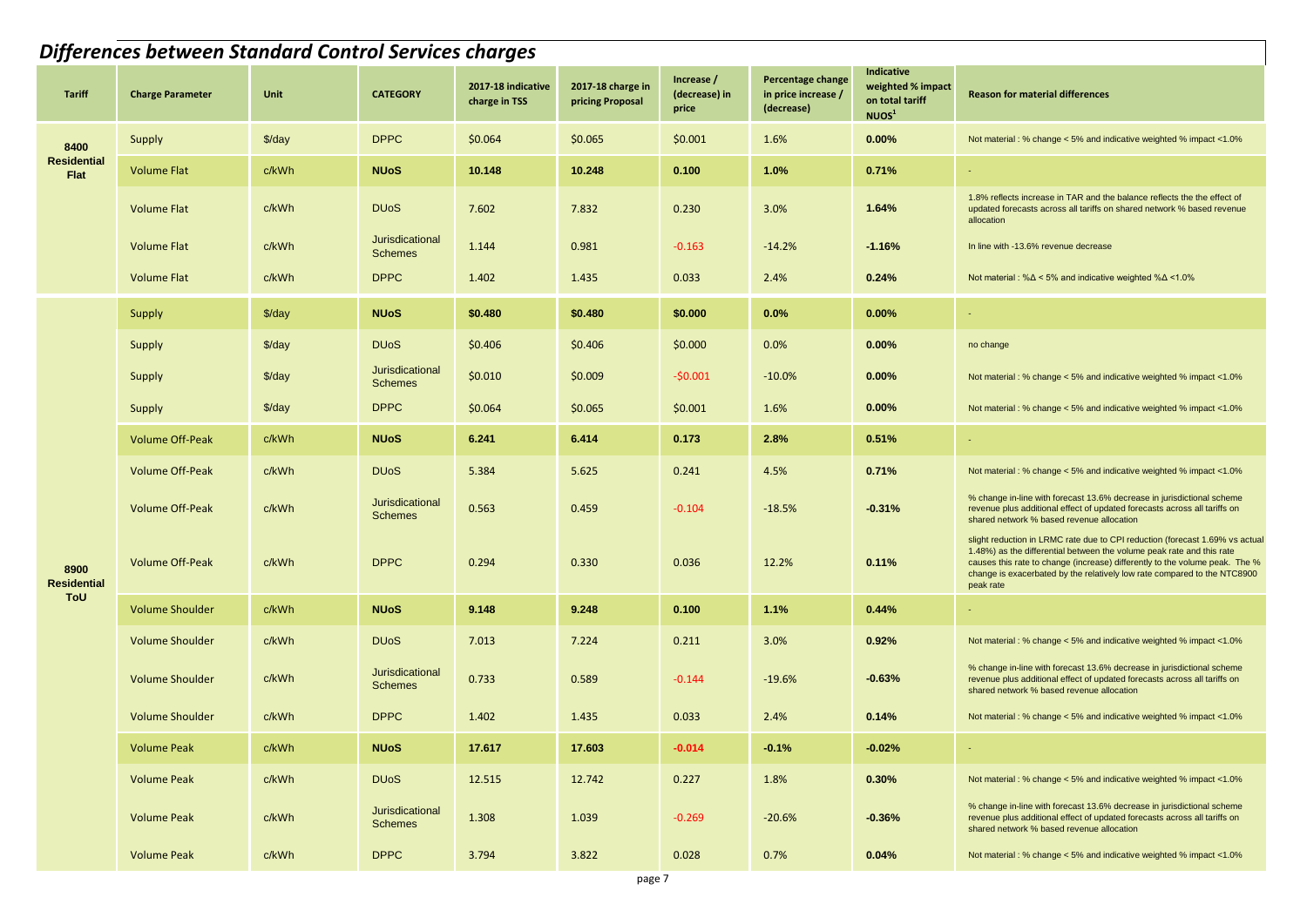|                                     | Differences between Standard Control Services charges |                    |                                   |                                     |                                       |                                      |                                                        |                                                                         |                                                                                                                                                                                                                                                                                                                                                                                 |  |  |  |
|-------------------------------------|-------------------------------------------------------|--------------------|-----------------------------------|-------------------------------------|---------------------------------------|--------------------------------------|--------------------------------------------------------|-------------------------------------------------------------------------|---------------------------------------------------------------------------------------------------------------------------------------------------------------------------------------------------------------------------------------------------------------------------------------------------------------------------------------------------------------------------------|--|--|--|
| <b>Tariff</b>                       | <b>Charge Parameter</b>                               | Unit               | <b>CATEGORY</b>                   | 2017-18 indicative<br>charge in TSS | 2017-18 charge in<br>pricing Proposal | Increase /<br>(decrease) in<br>price | Percentage change<br>in price increase /<br>(decrease) | Indicative<br>weighted % impact<br>on total tariff<br>NUOS <sup>1</sup> | <b>Reason for material differences</b>                                                                                                                                                                                                                                                                                                                                          |  |  |  |
|                                     | Supply                                                | $\frac{1}{2}$ /day | <b>NUoS</b>                       | \$0.380                             | \$0.380                               | \$0.000                              | 0.0%                                                   | 0.00%                                                                   |                                                                                                                                                                                                                                                                                                                                                                                 |  |  |  |
|                                     | Supply                                                | $\frac{3}{day}$    | <b>DU<sub>o</sub>S</b>            | \$0.370                             | \$0.371                               | \$0.001                              | 0.3%                                                   | 0.00%                                                                   | Not material : % change < 5% and indicative weighted % impact <1.0%                                                                                                                                                                                                                                                                                                             |  |  |  |
|                                     | Supply                                                | $\frac{2}{3}$ /day | Jurisdicational<br><b>Schemes</b> | \$0.010                             | \$0.009                               | $-50.001$                            | $-10.0%$                                               | 0.00%                                                                   | Not material: % change < 5% and indicative weighted % impact <1.0%                                                                                                                                                                                                                                                                                                              |  |  |  |
|                                     | Demand                                                | \$/kW/month        | <b>NUoS</b>                       | \$7.973                             | \$7.957                               | $-$0.016$                            | $-0.2%$                                                | $-0.10%$                                                                | $\omega$ .                                                                                                                                                                                                                                                                                                                                                                      |  |  |  |
|                                     | Demand                                                | \$/kW/month        | <b>DU<sub>o</sub>S</b>            | \$6.001                             | \$5.989                               | $-50.012$                            | $-0.2%$                                                | $-0.07%$                                                                | Not material: % change < 5% and indicative weighted % impact <1.0%                                                                                                                                                                                                                                                                                                              |  |  |  |
| 7000                                | Demand                                                | \$/kW/month        | <b>DPPC</b>                       | \$1.972                             | \$1.968                               | $-50.004$                            | $-0.2%$                                                | $-0.02%$                                                                | Not material : % change < 5% and indicative weighted % impact <1.0%                                                                                                                                                                                                                                                                                                             |  |  |  |
| <b>Residential</b><br><b>Demand</b> | <b>Volume Flat</b>                                    | c/kWh              | <b>NUoS</b>                       | 4.278                               | 4.510                                 | 0.232                                | 5.4%                                                   | 1.57%                                                                   | ÷.                                                                                                                                                                                                                                                                                                                                                                              |  |  |  |
|                                     | <b>Volume Flat</b>                                    | c/kWh              | <b>DU<sub>o</sub>S</b>            | 2.941                               | 3.251                                 | 0.310                                | 10.5%                                                  | 2.10%                                                                   | Rate determined as a residual by subtracting LRMC demand revenue<br>values (which decreased due to updated in CPI from forecast 1.69% to<br>actual 1.48%) for the full residential cohort from the 1.8% increased TAR<br>resulting in this 10.5% increase to this rate                                                                                                          |  |  |  |
|                                     | <b>Volume Flat</b>                                    | c/kWh              | Jurisdicational<br><b>Schemes</b> | 1.097                               | 0.947                                 | $-0.150$                             | $-13.7%$                                               | $-1.01%$                                                                | In line with -13.6% revenue decrease                                                                                                                                                                                                                                                                                                                                            |  |  |  |
|                                     | <b>Volume Flat</b>                                    | c/kWh              | <b>DPPC</b>                       | 0.240                               | 0.312                                 | 0.072                                | 30.0%                                                  | 0.49%                                                                   | Rate determined as a residual by subtracting LRMC demand revenue<br>values (which decreased due to updated in CPI from forecast 1.69% to<br>actual 1.48%) for the full residential cohort from the 2.2% higher forecast<br>revenue resulting in this 29.5% increase to this rate. The percentage<br>change is exacerbated by the relatively low residual \$ in this calculation |  |  |  |
|                                     | <b>Volume Flat</b>                                    | c/kWh              | <b>NUoS</b>                       | 5.808                               | 6.015                                 | 0.207                                | 3.6%                                                   | 3.56%                                                                   |                                                                                                                                                                                                                                                                                                                                                                                 |  |  |  |
| 9000<br><b>Super</b>                | <b>Volume Flat</b>                                    | c/kWh              | <b>DU<sub>o</sub>S</b>            | 4.145                               | 4.382                                 | 0.237                                | 5.7%                                                   | 4.08%                                                                   | 1.8% reflects increase in TAR and the balance reflects a 2% reduction in<br>forecast volumes affecting the rate on a relatively small volume and the<br>effect of updated forecasts across all tariffs on shared network % based<br>revenue allocation                                                                                                                          |  |  |  |
| <b>Economy</b>                      | <b>Volume Flat</b>                                    | c/kWh              | Jurisdicational<br><b>Schemes</b> | 0.531                               | 0.468                                 | $-0.063$                             | $-11.9%$                                               | $-1.08%$                                                                | In line with -13.6% revenue decrease                                                                                                                                                                                                                                                                                                                                            |  |  |  |
|                                     | Volume Flat                                           | c/kWh              | <b>DPPC</b>                       | 1.132                               | 1.165                                 | 0.033                                | 2.9%                                                   | 0.57%                                                                   | Not material : % change < 5% and indicative weighted % impact <1.0%                                                                                                                                                                                                                                                                                                             |  |  |  |
|                                     | <b>Volume Flat</b>                                    | c/kWh              | <b>NUoS</b>                       | 8.374                               | 8.534                                 | 0.160                                | 1.9%                                                   | 1.91%                                                                   | $\sim$                                                                                                                                                                                                                                                                                                                                                                          |  |  |  |
| 9100<br><b>Economy</b>              | <b>Volume Flat</b>                                    | c/kWh              | <b>DU<sub>o</sub>S</b>            | 6.191                               | 6.427                                 | 0.236                                | 3.8%                                                   | 2.82%                                                                   | 1.8% reflects increase in TAR and the balance reflects 3% reduction in<br>forecast volumes affecting the rate and the effect of updated forecasts<br>across all tariffs on shared network % based revenue allocation                                                                                                                                                            |  |  |  |
|                                     | <b>Volume Flat</b>                                    | c/kWh              | Jurisdicational<br><b>Schemes</b> | 1.051                               | 0.942                                 | $-0.109$                             | $-10.4%$                                               | $-1.30%$                                                                | In line with -13.6% revenue decrease                                                                                                                                                                                                                                                                                                                                            |  |  |  |
|                                     | <b>Volume Flat</b>                                    | c/kWh              | <b>DPPC</b>                       | 1.132                               | 1.165                                 | 0.033                                | 2.9%                                                   | 0.39%                                                                   | Not material : % change < 5% and indicative weighted % impact <1.0%                                                                                                                                                                                                                                                                                                             |  |  |  |
|                                     | <b>Volume Flat</b>                                    | c/kWh              | <b>NUoS</b>                       | 3.628                               | 3.861                                 | 0.233                                | 6.4%                                                   | 6.42%                                                                   | ٠                                                                                                                                                                                                                                                                                                                                                                               |  |  |  |
|                                     |                                                       |                    |                                   |                                     |                                       |                                      |                                                        |                                                                         |                                                                                                                                                                                                                                                                                                                                                                                 |  |  |  |
|                                     |                                                       |                    |                                   |                                     |                                       |                                      |                                                        |                                                                         |                                                                                                                                                                                                                                                                                                                                                                                 |  |  |  |